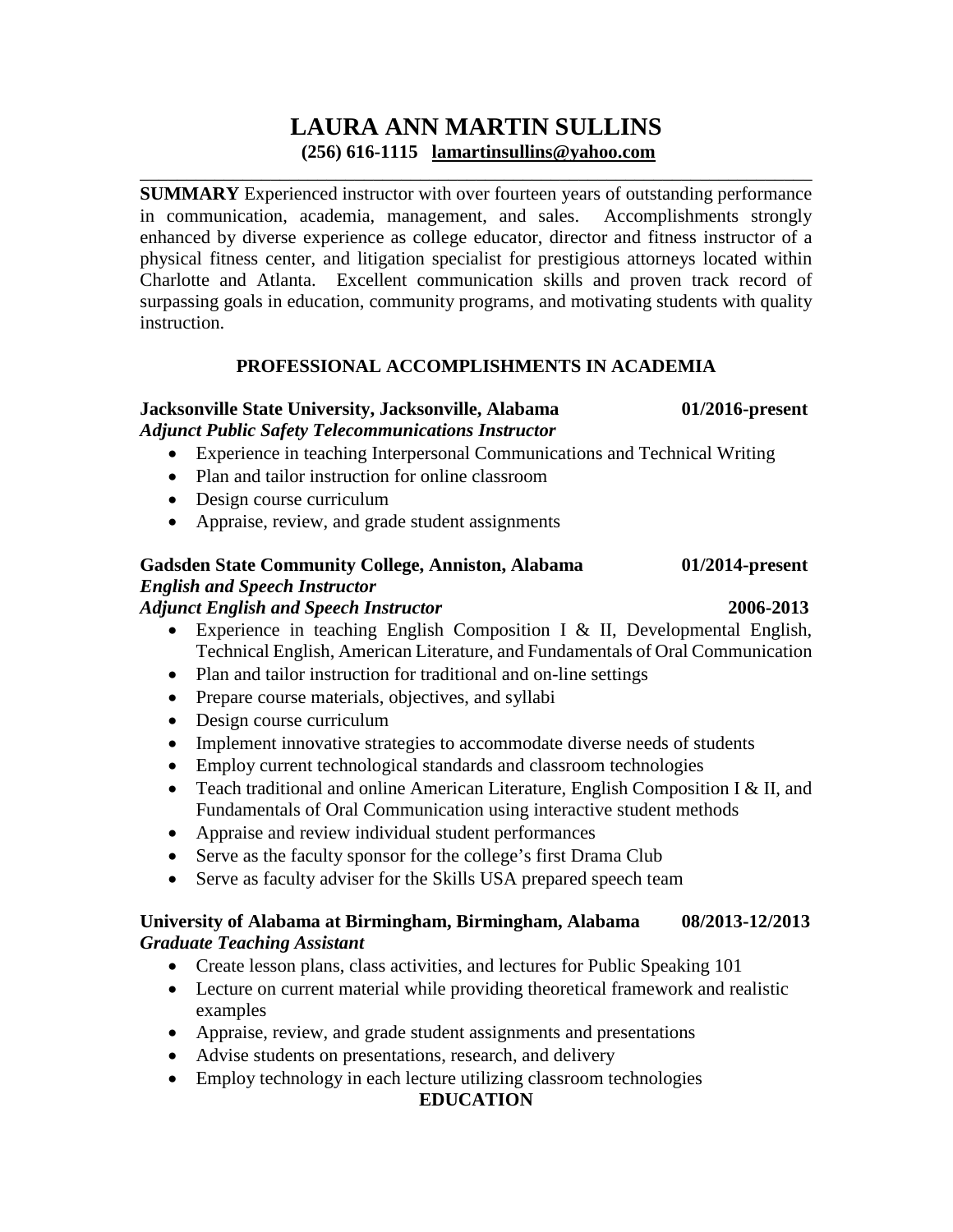## **Master of Arts in Communication Management University of Alabama at Birmingham, Birmingham, Alabama August 2014**

- 3.92 Grade Point Average
- Current projects for future publication:
- "The Good Ol' Girl: Creation of a Modern Southern Social Type" (2014, Ind. Study)
- "An Overview of the Obstacles to Online Learning" (2008, CM 601),
- "Public Health Campaign for Strength Training and Senior Citizens" (2013, CM 618),

## **Master of Arts in English**

## **Jacksonville State University, Jacksonville, Alabama May 2006**

- Member of Phi Kappa Phi, Omicron Delta Kappa, and The Pinnacle Honor Societies
- Who's Who in America's Colleges and Universities
- 3.6 Grade Point Average

## **PROFESSIONAL PRESENTATIONS**

| "The Good Ol' Girl: Creation of a Modern Southern Social Type"<br>Alabama Communication Association Conference, Tuscaloosa, Alabama | 2015         |
|-------------------------------------------------------------------------------------------------------------------------------------|--------------|
| "Yoga as a Stress Reducer at the Work Place"                                                                                        | 2009         |
| OHG Wellness for presentation at City of Albertville, Albertville, Alabama                                                          |              |
| "Yoga as a Stress Reducer at the Work Place"                                                                                        | 2008         |
| OHG Wellness for presentation at Parker Hannafin, Jacksonville, Alabama                                                             |              |
| PROFESSIONAL DEVELOPMENT AND SERVICE                                                                                                |              |
| <b>Skills USA Speech Team Adviser</b>                                                                                               | 2016         |
| Gadsden State Community College, Anniston, Alabama                                                                                  |              |
| <b>SACS Accreditation Writing Committee</b>                                                                                         | 2016         |
| Gadsden State Community College, Anniston, Alabama                                                                                  |              |
| <b>English Instructor Hiring Committee</b>                                                                                          | 2015         |
| Gadsden State Community College, Anniston, Alabama                                                                                  |              |
| <b>Hospitality Committee</b>                                                                                                        | 2014-16      |
| Gadsden State Community College, Anniston, Alabama                                                                                  |              |
| <b>Drama Club Sponsor</b>                                                                                                           | 2014-present |
| Gadsden State Community College, Anniston, Alabama                                                                                  |              |
| "Power Point Made Easy" Professional Development presentation                                                                       | 2014         |
| Gadsden State Community College, Anniston, Alabama                                                                                  |              |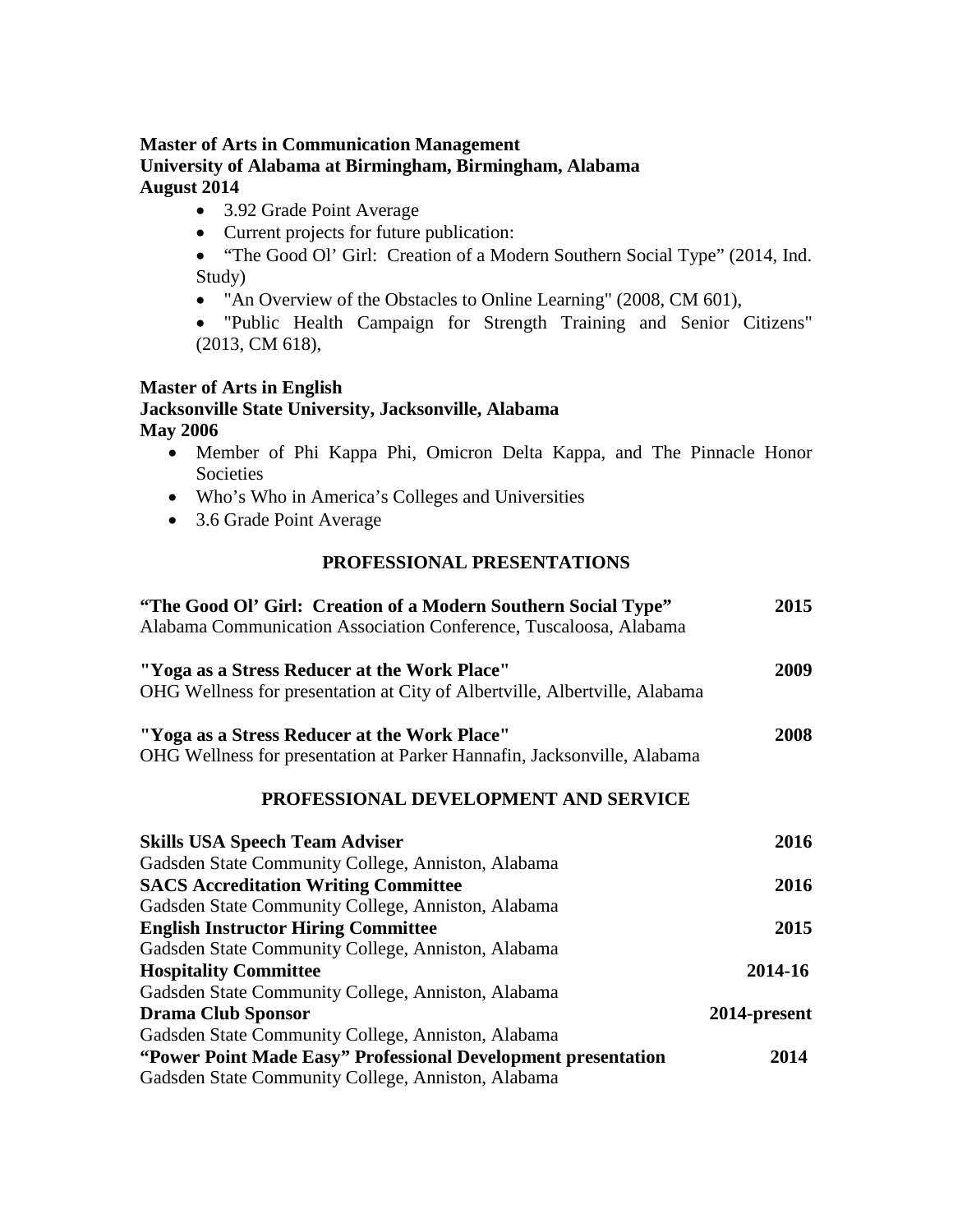## **RELATED EXPERIENCE**

### **Gold's Gym/Club Fitness, Jacksonville, Alabama 2004 to 2008**

### *Club Manager, Group Fitness Instructor, Personal Trainer*

- Directed all operations of a fitness center with over 1,200 members
- Responsible for recruitment, training, and management of a staff of 25 employees
- Created and implemented numerous sales promotions, fitness endorsements, and new group fitness programs and launch parties
- Increased sales and profitability through promotion in community programs
- Plan and present group fitness classes to diverse audiences considering specific needs of audience members

### **Orlando & Kopelman, P. C. (Attorney at Law), Atlanta, Georgia 2001 to 2003** *Case Manager*

- Worked directly with Senior Partners in mass tort litigation against major pharmaceutical companies
- Represented firm at various conferences and seminars throughout the U.S.
- Extensive communication with over 3,000 litigants and third party co-counsels

## **Bush & Powers, P. A. (Attorney at Law), Charlotte, North Carolina 1999 to 2001** *Lead Paralegal to Senior Partners*

- Extensive writing of pleadings, subpoenas, and legal correspondence under intense time limitations
- Widespread scheduling and communication with judges, attorneys, and clients
- Prepared for trial and depositions with notes, summaries, and exhibits

#### **REFERENCES**